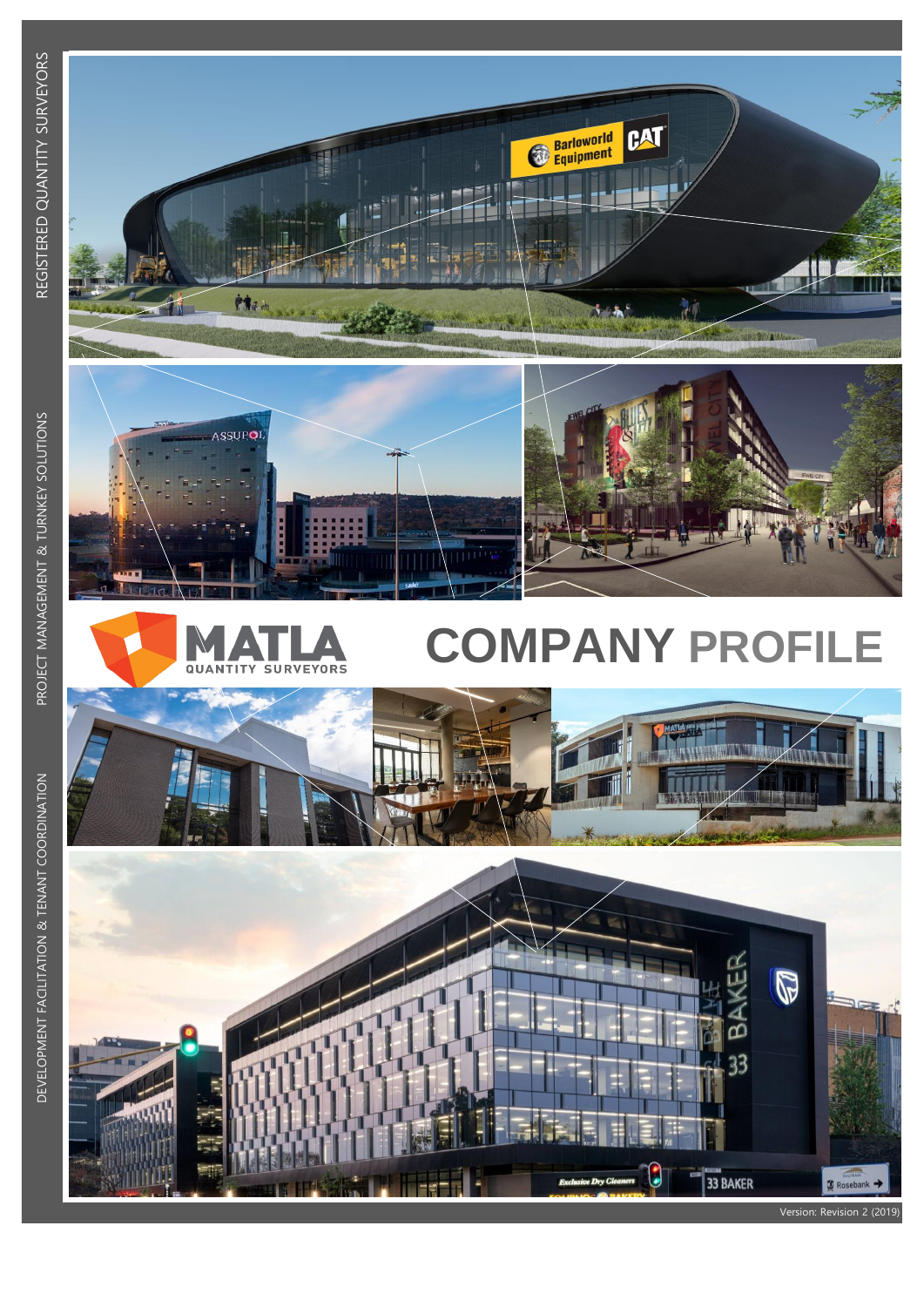# **INTRODUCTION**

Matla Quantity Surveyors is a Professional Quantity Surveying practice, registered with the Association of South African Quantity Surveyors (Practice no. 1591), based in Pretoria, Tshwane.

Founded originally in 1981 as Strauss Verwayen & Partners and later SVP Quantity Surveyors, the company was restructured during 2005 and Matla Quantity Surveyors was officially established by Jannie Verwayen, Andrew Wiggins, De Wet Nel & Pluto Lekhuleni.

The company has a young and vibrant but, capable, experienced and sufficient staff compliment to deliver a range of professional services on a variety of projects extending beyond traditional and standard quantity surveying.

# **VALUES**

Matla boasts a large and continuously growing client base ranging from large corporate and international clients, parastatal companies and organs of state to private developers and individual clients.

Over the years the company has extended its services to become actively involved in property development and project management making it possible to offer turn-key solutions to our clients.

It is the policy of this company to ensure that its clients receive the optimum advantage in terms of time and money spent on any of the projects in which this firm is involved. Our vision is to assist clients to utilize and achieve the full potential out of any project through maintaining the highest possible standards with regards to services to the client, punctuality, effectiveness and competence and through the quality of our documentation. The latter which we strive to be a reflection of our knowledge and experience, commitment and professionalism.

We strive to be committed in rendering the best and sustainable professional service to our clients by staying in touch with technology, applying contemporary and up-to-date principles to our work methods and constantly maintaining the highest level of integrity, ethics, principles and values, loyalty, secrecy and honesty. We pride ourselves on our punctuality and response times.

#### **GROWTH INTEGRITY INVOLVEMENT**

Direct personal commitment and involvement by all of the firm's directors has always been a priority.

Every employee at Matla has a sincere passion for the Quantity Surveying Profession and we are constantly attempting to apply and maintain a new, modernized and up to date approach to all the projects we become involved in.

For this among other reasons and due to our policy of absolute commitment to any type and size project as well as motivated and genuine concern for the needs of the client, the company has enjoyed rapid but steady growth over the years.



PROJECT MANAGEMENT & TURNKEY SOLUTIONS DEVELOPMENT FACILITATION & TENANT COORDINATION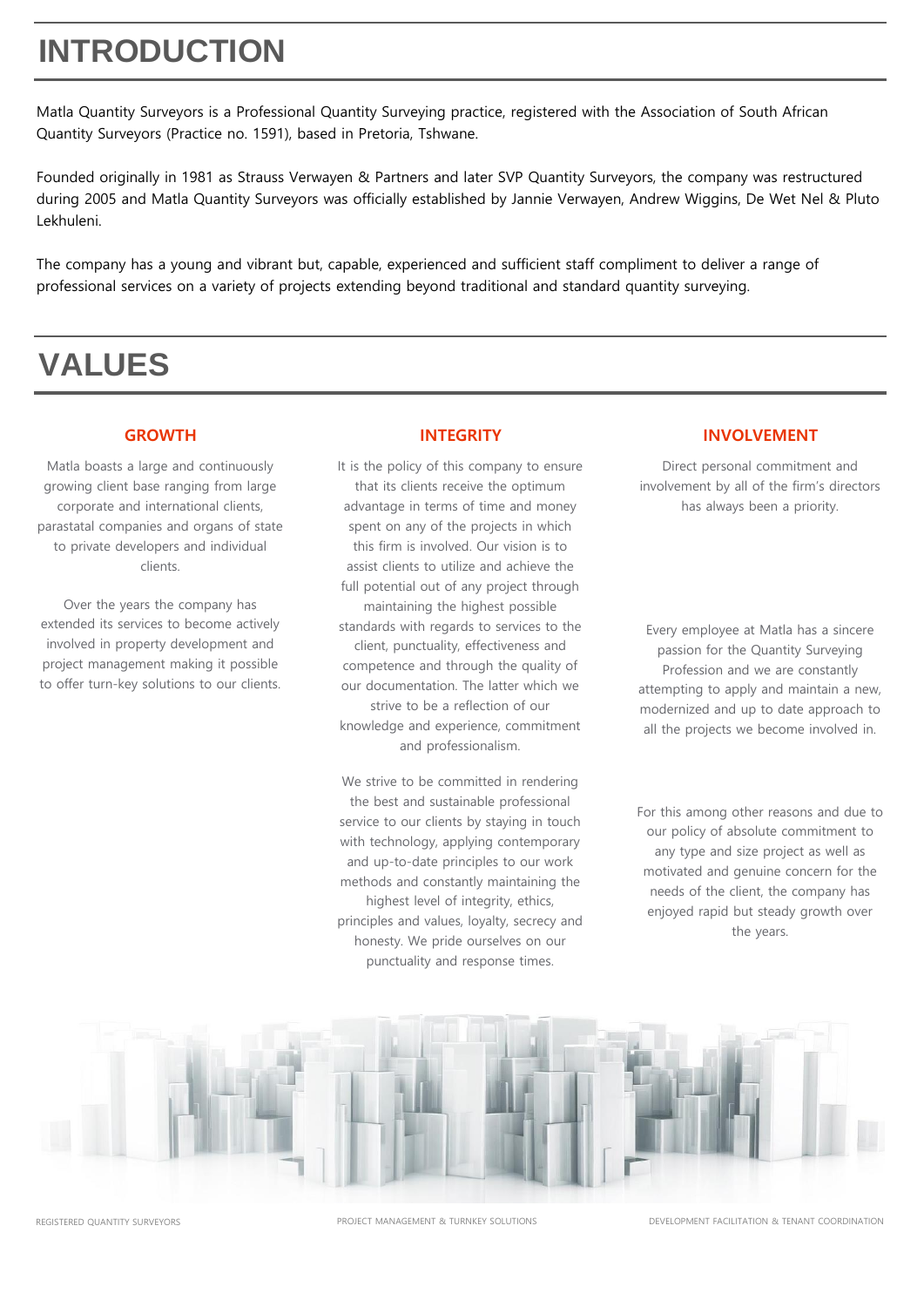# **SERVICES**

Matla provides the full range of quantity surveying services on any type of project regardless of size and value, starting from inception, conceptualization and viability stages throughout the design development, documentation, procurement, construction/ administration phase up to final account and close-out stage

#### **We also offer the following supplementary services and development solutions:**

- **Project Management**
- **Construction Management**
- **Programme Management**
- **Tenant Installation & Coordination**
- **Civil Engineering Documentation**

JEWEL CITY

- **Quality Control**
- **Valuations**



- **Turnkey solutions**
- **Development faciliation**
- **Dispute Management & Expert Witness**
- **Project Monitoring & Watching Briefs**
- **Tenant Installation & Coordination**
- **Insurance Claims** INCEPTION **EXAMPLE CONCEPT & CONSTRUCTION DESIGN** DESIGN DESIGN DOCUMENTATION & CONSTRUCTION PROCUREMENT DESIGN DEVELOPMENT CONCEPT & VIABILITY CLOSE-OUT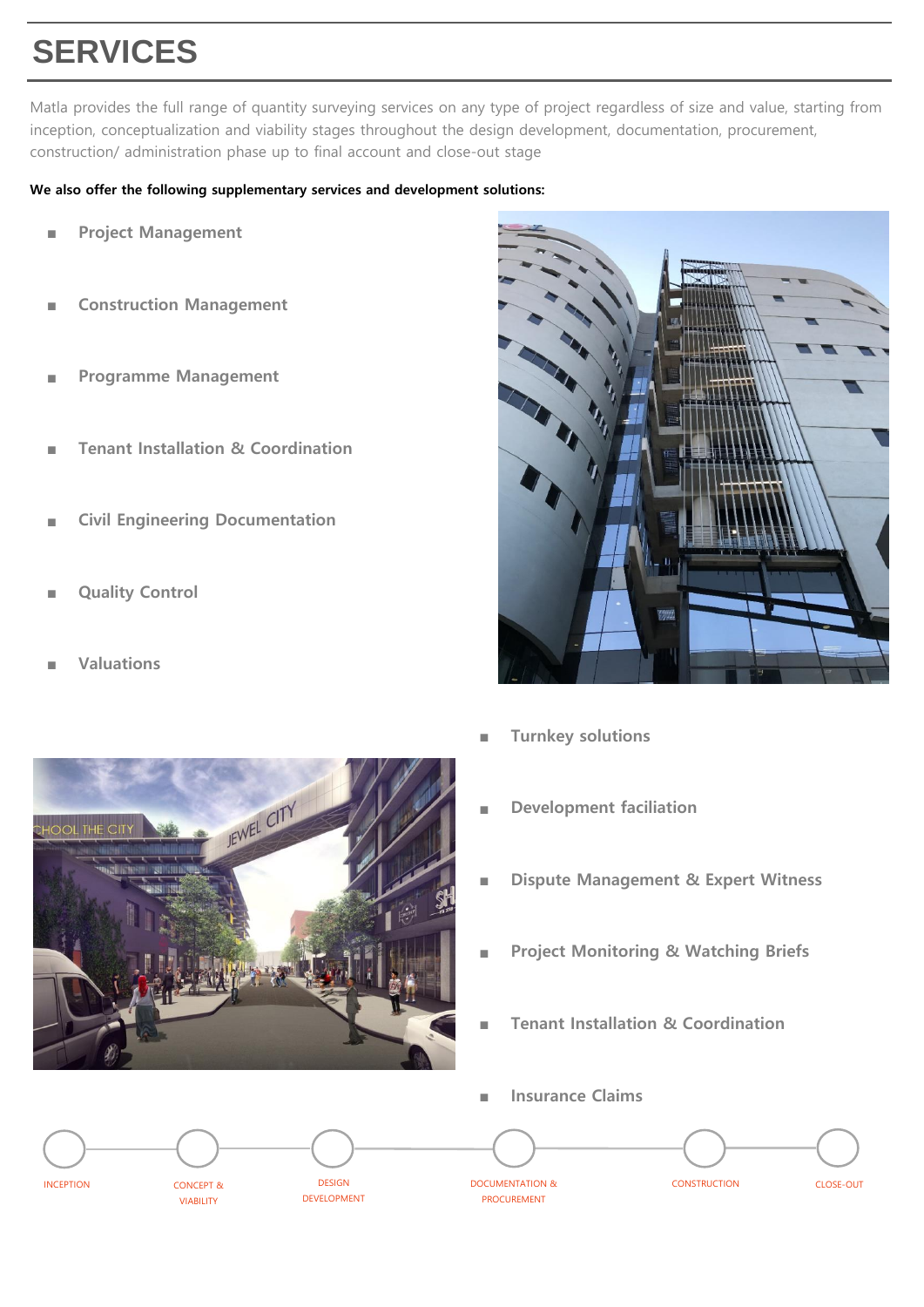# **DIRECTORS**

Matla boasts a unique combination of youth and vibrancy mixed with knowledge and experience resultant in a unique modernised approach and client offering.

NHD Building Surveying – Wits Technikon, 1990, PPM – University of Pretoria, 2009

Pluto obtained his NHD in Building Surveying at Wits Technikon in 1990, and a Programme in Project Management (PPM) at University of Pretoria in 2009. Pluto was appointed as a senior construction QS for Stocks and GD Irons over a 10 year period and is a founder director of Matla. He has been actively involved in all aspects of quantity surveying and project management over the past 20 years.

## **ANDREW WIGGINS DE WET NEL**

B.Sc. (QS) (Hons) – University of Pretoria, 2003 Registered Professional Quantity Surveyor with the SA Council for Quantity Surveyors (Reg. No. 3468) Registered Professional member of the Royal Institute of Chartered Surveyors (RICS) (No. 1244313)

Andrew obtained his BSc(QS) degree in 2001 and his BSc(QS)(Hons) degree in 2003 at University of Pretoria. Andrew started his internship at the original company in 2001, and is a founder director of Matla. He has been involved in all aspects of quantity surveying, project management and development on a wide range of projects over the past 12 years.

## **PLUTO LEKHULENI JANNIE VERWAYEN**

B.Sc. (QS) – University of Pretoria, 1978 Registered Professional Quantity Surveyor with the SA Council for Quantity Surveyors (Reg. No. 1260) Registered Professional member of the Royal Institute of Chartered Surveyors (RICS) (No. 1244320)

Jannie obtained his BSc(QS) degree at University of Pretoria in 1978 and has been in practice since registering as a professional quantity qurveyor in 1980.

Founder director of the original company and has been actively involved in all aspects of quantity surveying, project management and property development over the past 35 years and lends a vast majority of experience and knowledge to the company

B.Sc. (QS) – University of Pretoria 2000. Registered Professional Quantity Surveyor with the SA Council for Quantity Surveyors (Reg. No. 3202) Registered Professional member of the Royal Institute of Chartered Surveyors (RICS) (No. 1244318)

De Wet finished his BSc(QS) degree in 2000 at University of Pretoria. De Wet has been employed at the original company since 2002, and is a founder director of Matla. He has been involved in all aspects of quantity surveying, project management and development on a wide range of projects over the past 13 years.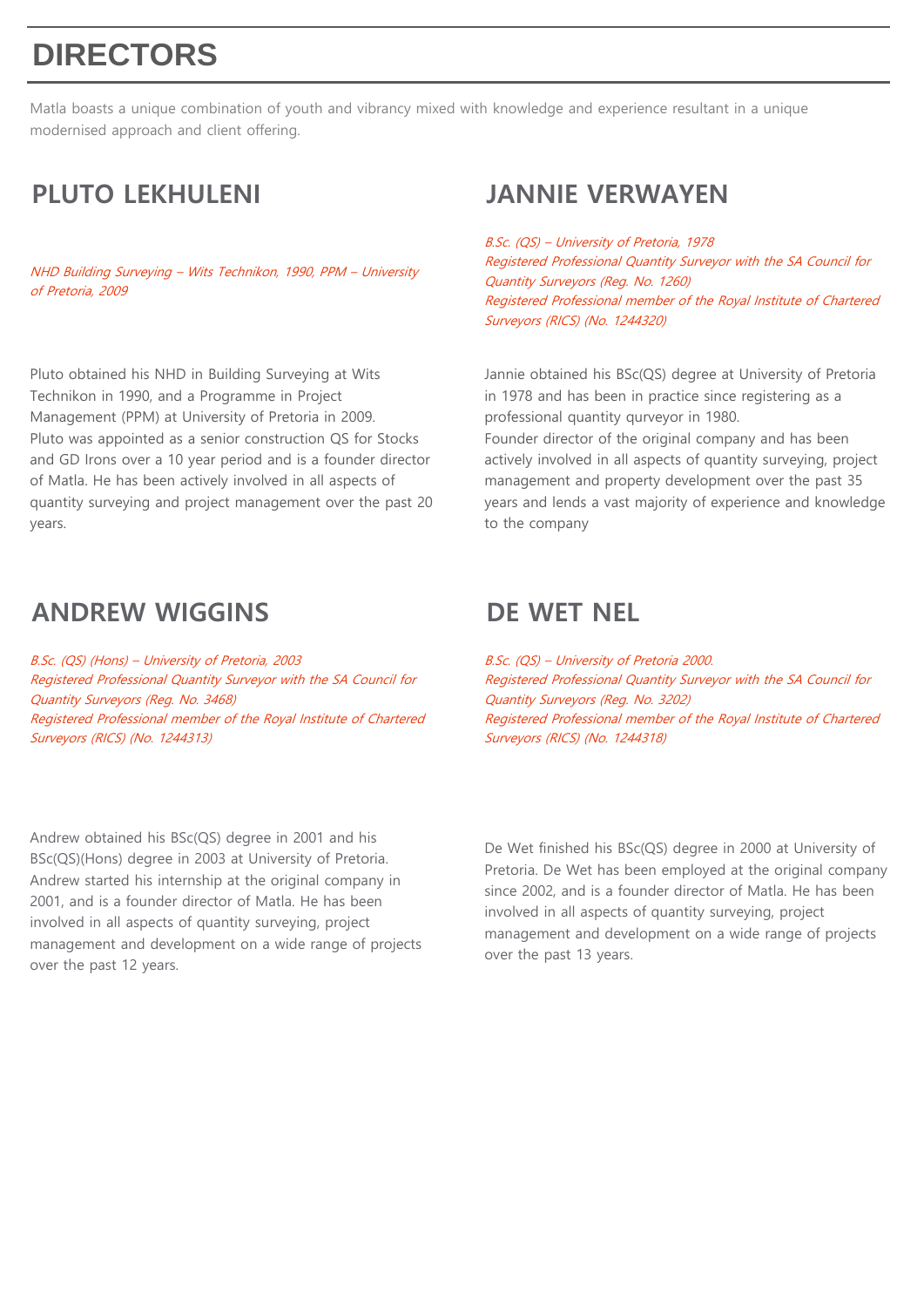# THE TEAM

### **SENIOR REGISTERED PROFESSIONAL QUANTITY SURVEYORS**

Registered with the SA Council for the Quantity Surveying Profession (SACQSP), the Association of SA Quantity Surveyors (ASAQS) and the Royal Institute of Chartered Surveyors (international) (RICS)

| <b>JANNIE VERWAYEN</b>                                          | DE WET NEL                                                      |
|-----------------------------------------------------------------|-----------------------------------------------------------------|
| BSc (QS) University of Pretoria                                 | BSc (QS) University of Pretoria                                 |
| <b>ANDREW WIGGINS</b><br>BSc (QS) (Hons) University of Pretoria | <b>LINDE VAN ZYL</b><br>BSc (QS) (Hons) University of Pretoria  |
| <b>CONRAD ERASMUS</b><br>BSc (QS) (Hons) University of Pretoria | ROXANNE VAN JAARSVELD<br>BSc (QS) (Hons) University of Pretoria |
| MICHELLE CLAASSENS<br>BSc (QS) (Hons) University of Pretoria    | <b>KOBUS ROOS</b><br>BSc (QS) (Hons) - University of Pretoria   |
| LOURENS ERASMUS<br>BSc (QS) (Hons) University of Pretoria       |                                                                 |
| CENIIOD CANIDIDATE OUANITITY CUBVEVODE                          |                                                                 |

#### **SENIOR CANDIDATE QUANTITY SURVEYORS**

| PLUTO LEKHULENI                                |  | YOLANDI BEUKUS                              |
|------------------------------------------------|--|---------------------------------------------|
| NHD Building Surveying, Wits Technikon; PPM UP |  | BTech (QS) Tshwane University of Technology |
|                                                |  |                                             |
| MATTHEW OPPERMAN - RPL                         |  | <b>ERASMUS MEYER</b>                        |
|                                                |  | BSc (QS) (Hons) University of Pretoria      |
|                                                |  |                                             |
| NOKUTHULA DLAMINI                              |  | RYNO NORTJE                                 |
| BTech (QS) Tshwane University of Technology    |  | BTech (QS) NMMU                             |
|                                                |  |                                             |
| FRANCO DE BEER                                 |  | LOUISE SNYMAN                               |
| BSc (QS) (Hons) University of Pretoria         |  | BSc (QS) (Hons) University of Pretoria      |
|                                                |  |                                             |
| ARMAND NIEUWENHUYS                             |  | <b>FRANZ GREYLING</b>                       |
| BSc (QS) (Hons) University of Pretoria         |  | BSc (QS) (Hons) University of Pretoria      |
|                                                |  |                                             |

#### **CANDIDATE QUANTITY SURVEYORS**

| <b>EMMA CAPRIATI</b>                                     | <b>RIAAN DU PISANIE</b>                     |
|----------------------------------------------------------|---------------------------------------------|
| BSc (QS) (Hons) University of Pretoria                   | BTech (QS) Tshwane University of Technology |
|                                                          |                                             |
| <b>TENDAI NYAUCHI</b>                                    | <b>ELOISE FOURIE</b>                        |
| BTech (QS) CPUT                                          | BSc (QS) (Hons) University of Pretoria      |
|                                                          |                                             |
| ST JANSEN VAN RENSBURG                                   | <b>MICHELLE MAARTENS</b>                    |
| BSc (QS) (Hons) University of Pretoria                   | BTech (QS) Tshwane University of Technology |
| LING-YI HUANG                                            | NOKUKHANYA MAHLOBO                          |
| BSc (QS) University of Pretoria (2nd year BSc (QS) Hons) | BTech (QS) Tshwane University of Technology |
| LYNETTE DÜRR                                             | <b>HENCO MULLER</b>                         |
|                                                          |                                             |
| (BSc QS) UFS ()1st year BSc (QS) Hons Univ of Pta        | BSc (QS) (Hons) University of Pretoria      |
| <b>HANNES DE JAGER</b>                                   |                                             |
| BSc (QS) (Hons) University of Pretoria                   |                                             |
|                                                          |                                             |

### **STUDENT QUANTITY SURVEYORS (IN TRAINING)**

| MICHELLÉ SMITH<br>BSc (QS) University of Pretoria (1st  |
|---------------------------------------------------------|
| RAPULE RAMADIKELA<br>BTech (OS) Tshwane University of T |

| BSc (QS) University of Pretoria (1st year BSc (QS) Hons) |
|----------------------------------------------------------|
|                                                          |
| RAPULE RAMADIKELA                                        |
| BTech (QS) Tshwane University of Technology (4th year)   |
| $\mathbf{u}$                                             |

### **ADMINISTRATIVE & OTHER**

| ZANNE STEYN                  |  | LAWRENCE MUDONDE                |
|------------------------------|--|---------------------------------|
| (Accounts & office manager)  |  | (Admin & Logistics)             |
|                              |  |                                 |
| <b>KENANE MONYELA</b>        |  | SOPHIE MOSHAKA                  |
| (Reception & Administration) |  | (Hygiene & cleaning technician) |
|                              |  |                                 |

## **CONTRACT AND HOLIDAY STAFF**

111 Contract staff are employed on an ad hoc basis for specific projects. QS students are regularly employed during holidays

| DF WFT NFI                               |
|------------------------------------------|
| BSc (QS) University of Pretoria          |
| <b>I INDE VAN 7YL</b>                    |
| BSc (QS) (Hons) University of Pretoria   |
| ROXANNE VAN JAARSVELD                    |
| BSc (QS) (Hons) University of Pretoria   |
| KOBUS ROOS                               |
| BSc (QS) (Hons) – University of Pretoria |

| YOLANDI BEUKUS                              |
|---------------------------------------------|
| BTech (QS) Tshwane University of Technology |
|                                             |
| <b>ERASMUS MEYER</b>                        |
| BSc (QS) (Hons) University of Pretoria      |
|                                             |
| RYNO NORTJE                                 |
| BTech (QS) NMMU                             |
|                                             |
| LOUISE SNYMAN                               |
| BSc (QS) (Hons) University of Pretoria      |
|                                             |
| <b>FRANZ GREYLING</b>                       |
| BSc (QS) (Hons) University of Pretoria      |

| RIAAN DU PISANIF                            |
|---------------------------------------------|
| BTech (QS) Tshwane University of Technology |
| ELOISE FOURIE                               |
| BSc (QS) (Hons) University of Pretoria      |
| MICHELLE MAARTENS                           |
| BTech (QS) Tshwane University of Technology |
| NOKUKHANYA MAHI OBO                         |
| BTech (QS) Tshwane University of Technology |
| <b>HENCO MULLER</b>                         |
| BSc (QS) (Hons) University of Pretoria      |
|                                             |

| ICTDATIVE 0. ATLIED                                      |                                                          |
|----------------------------------------------------------|----------------------------------------------------------|
| BTech (QS) Tshwane University of Technology (4th year)   | BSc (QS) University of Pretoria (1st year BSc (QS) Hons) |
| RAPULE RAMADIKELA                                        |                                                          |
|                                                          |                                                          |
| BSc (QS) University of Pretoria (1st year BSc (QS) Hons) | BSc (QS) University of Pretoria (1st year BSc (QS) Hons) |
| MICHELLÉ SMITH                                           | CHARMAINE MASHILAONE                                     |
|                                                          |                                                          |

| LAWRENCE MUDONDE                |
|---------------------------------|
| (Admin & Logistics)             |
|                                 |
| SOPHIE MOSHAKA                  |
| (Hygiene & cleaning technician) |
|                                 |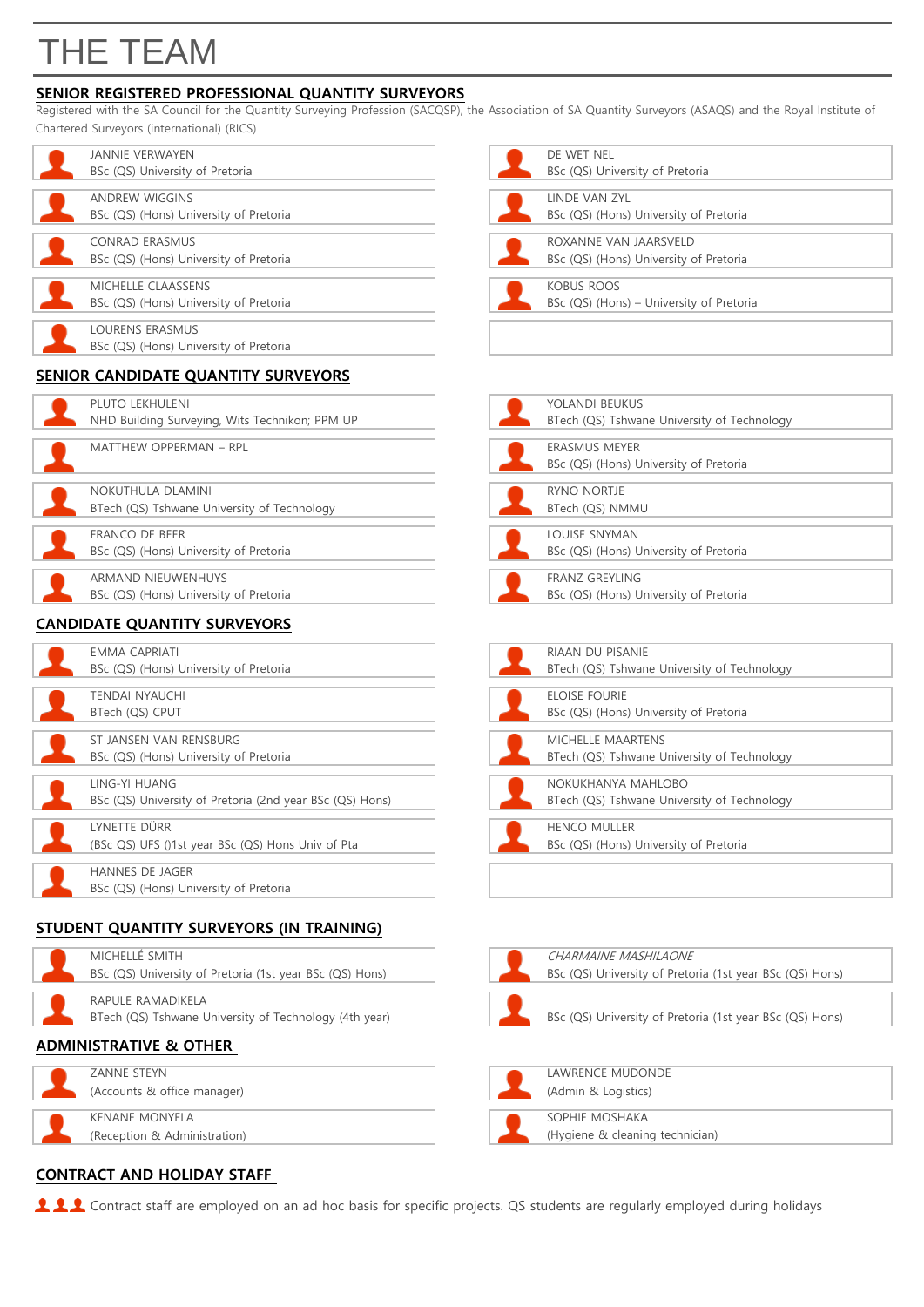## **CURRENT & COMPLETED PROJECT EXPERIENCE**

#### **RETAIL PROJECTS**

| Platz Am Meer (Namibia)                         | R585 000 000 | Extensions to Attlyn Shopping Centre            | R42 000 000             |
|-------------------------------------------------|--------------|-------------------------------------------------|-------------------------|
| Oudtshoorn Mall                                 | R450 000 000 | Chirundu Shopping Centre (Zambia)               | R40 000 000             |
| Groblersdal Mall                                | R480 000 000 | The Grand Oasis Casino                          | R40 000 000             |
| Kuruman Mall & Casino                           | R380 000 000 | Planet fitness Kolonnade Mall                   | R40 000 000             |
| Swakopmund Waterfront (Namibia)                 | R330 000 000 | Decathlon Alberton                              | R39 000 000             |
| Chuma Mall                                      | R310 000 000 | Turfloop Shopping Centre                        | R37 000 000             |
| Tambotie Mall                                   | R255 000 000 | Damdoryn Shopping Centre                        | R36 000 000             |
| Ridgeview Mall                                  | R250 000 000 | Secunda Corridor S/C                            | R35 000 000             |
| Gold Reef Mall                                  | R240 000 000 | Elim Value Centre                               | R35 000 000             |
| Airport Junction Shopping Centre P2B (Botswana) | R230 000 000 | Heidedal Mall Extensions and Redevelopment      | R33 000 000             |
| Church St Shopping Centre                       | R230 000 000 | Various Nissan dealerships                      | R32 000 000             |
| Thula Mall                                      | R220 000 000 | Redevelopment of Bushbuck Ridge Shopping Centre | R30 000 000             |
| Gillwell Mall                                   | R240 000 000 | Mamelodi Shopping Centre (Phase 2&3)            | R30 000 000             |
| Hazyview Junction                               | R200 000 000 | Kolonnade Mall - Entrance 2 upgrades            | R29 000 000             |
| Musina Mall                                     | R172 000 000 | Cornwall Hill Shopping Centre                   | R28 000 000             |
| Richards Bay Town Square Shopping Centre        | R170 000 000 | Extensions to Heidelberg Shopping Centre        | R27 000 000             |
| Heidedal Mall                                   | R161 000 000 | Northgate Mall Internal renovations             | R27 000 000             |
| Malekane Mall                                   | R160 000 000 | Planet fitness Ajax (White box)                 | R26 000 000             |
| Elim Mall                                       | R150 000 000 | Various in-line Burger King stores              | R25 000 000             |
| Mtuba Mall                                      | R145 000 000 | Cosmo City retail park                          | R25 000 000             |
| <b>Blue Haze Mall</b>                           | R130 000 000 | Capital Air new hangar facilities               | R24 000 000             |
| Hammarsdale Mall                                | R130 000 000 | Lynnwood Lane Phase 1 & infrastructure          | R22 000 000             |
| Boitekong Mall                                  | R120 000 000 | Ben Fleur Woolworths                            | R22 000 000             |
| Kraaifontein Corner Shopping Centre             | R120 000 000 | Railpark Mall additions (Botswana)              | R22 000 000             |
| Extensions to Northgate Mall Phase 8            | R120 000 000 | UD Trucks dealership                            | R21 000 000             |
| Northgate Mall PnP Redevelopment Phase 2        | R120 000 000 | Sasol Newmarket development                     | R <sub>20</sub> 000 000 |
| Dawn Park Shopping Centre                       | R115 000 000 | <b>Brits Shopping Centre</b>                    | R <sub>20</sub> 000 000 |
| Tonga Mall                                      | R110 000 000 | Secunda Shopping Centre                         | R18 000 000             |
| Mamelodi Shopping Centre Phase 4                | R110 000 000 | Sasol N17 redevelopment                         | R <sub>18</sub> 000 000 |
| Platinum Square Shopping Centre                 | R108 000 000 | Atteridgeville Shopping Centre (Phase 3)        | R18 000 000             |
| Paledi Mall - Phase 2                           | R105 000 000 | Lynnwood Ear Institute                          | R15 000 000             |
| Tshilamba Retail Centre                         | R100 000 000 | Medbro Shopping Centre                          | R <sub>15</sub> 000 000 |
| Builders Warehouse - Rustenburg                 | R100 000 000 | Additions to Highlands shopping centre          | R13 000 000             |
| Tonga Mall Phase 2                              | R99 000 000  | Extensions to Shoprite (Mamelodi S/C)           | R12 000 000             |
| Thabong Shopping Centre                         | R95 000 000  | Baronga Offices redevelopment                   | R11 600 000             |
| Secunda Value Centre                            | R95 000 000  | Man Trucks Showroom                             | R11 000 000             |
| Northmead Square Re-Development                 | R93 000 000  | Secunda Mall Parking deck waterproofing         | R10 000 000             |
| Offices, warehouse and workshops for Babcock    | R87 000 000  | Northgate Mall re-waterproofing slabs           | R10 000 000             |
| Mhluzi Mall                                     | R85 000 000  | Various KFC free standing outlets               | R10 000 000             |
| Jaguar Land Rover Dealership                    | R85 000 000  | Hino Truck Showroom                             | R10 000 000             |
| Sebokeng Shopping Centre Phase 3                | R81 000 000  | Extensions to Burgersfort Shopping Centre       | R9 000 000              |
| Kaalfontein Corner                              | R80 000 000  | Peugot dealership                               | R8 000 000              |
| Lowveld Mall Redevelopment                      | R80 000 000  | Woolworths extensions to Attlyn Shopping Centre | R8 000 000              |
| Maunde Shopping Centre                          | R75 000 000  | Naledi Mall alterations                         | R8 000 000              |
| Paledi Mall - Phase 3                           | R70 000 000  | Northgate Mall Parking deck waterproofing       | R7 500 000              |
| Attlyn Shopping Centre                          | R70 000 000  | Tuzi Gazi Waterfront Development                | R7 500 000              |
| Ben Fleur Shopping Centre                       | R65 000 000  | Lowveld Mall - Fire Upgrades                    | R6 600 000              |
| Renbro Shopping Centre                          | R67 000 000  | Masakhane U-save Redevelopment                  | R6 400 000              |
| Heidelberg Shopping Centre                      | R60 000 000  | Alterations & extensions to PC Westfields       | R5 000 000              |
| River Walk Mall                                 | R60 000 000  | Kolonnade Retail Park tenant installations      | R5 000 000              |
| Airport Junction Shopping Centre P2A (Botswana) | R63 000 000  | Northgate Mall Exterior re-paint                | R4 500 000              |
| Vosloorus shopping centre                       | R60 000 000  | Hammersdale Junction: Spar extension            | R4 400 000              |
| Dynarch Mall Extensions                         | R57 000 000  | Polokwane Supa Quick                            | R4 000 000              |
| Phangami Mall                                   | R55 000 000  | Additions to Kwa Guqa Mall                      | R3 000 000              |
| Mamelodi Shopping Centre                        | R55 000 000  | Nando's Burgersfort                             | R3 000 000              |
| <b>Taung Mall</b>                               | R50 000 000  | Greenstone Mall: various redevelopment          | R1 800 000              |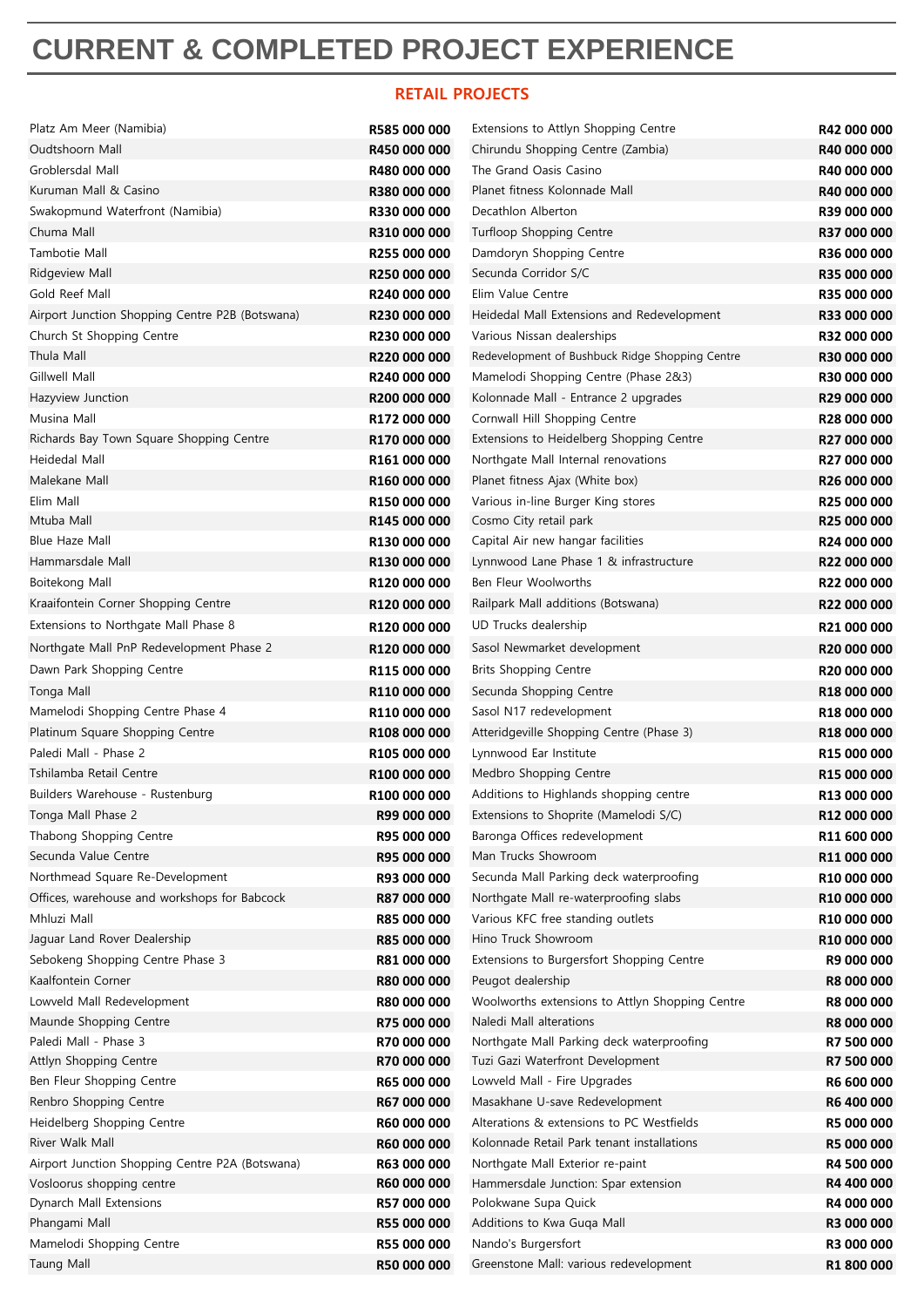Newmarket Nupay **R48 000 000** Additions to existing UG Magnis Dealership **R1 700 000** Bosbokrand Shopping Centre **R48 000 000** Additions to Newmarket Mall **R48 000 000** Extensions to Hazyview Shopping Centre **R47 000 000** Extensions to Bosbokrand Shopping Centre **R45 000 000** Seshego Retail Centre **R45 000 000** Various free standing Burger King outlets **R45 000 000** New Market Tile Africa **R45 000 000** 

#### **COMMERCIAL PROJECTS**

| Summit Place Phase 2 office park             | R500 000 000       | Growthpoint Wagbro Offices                        | R10 000 000 |
|----------------------------------------------|--------------------|---------------------------------------------------|-------------|
| <b>Baker Street Offices</b>                  | R430 000 000       | New offices for Dusty Moon Investments            | R8 500 000  |
| CBC Office Park                              | R145 000 000       | AGSA revamp offices nationally                    | R8 000 000  |
| Barloworld Equipment (Head Offce & Showroom) | R130 000 000       | New offices for Arolla Investments                | R7 500 000  |
| JD Group new head offices                    | <b>R80 000 000</b> | Upgrading EDC offices                             | R7 400 000  |
| Sanas Office Block                           | R46 000 000        | New Offices Richards Bay                          | R7 000 000  |
| Integrated Justice Systems (SAPS)            | R45 000 000        | New offices for IT Wise                           | R6 500 000  |
| Ansys Office Block                           | <b>R35 000 000</b> | Quotro Holdings Redevelopment                     | R6 000 000  |
| Rodericks Offices Phase 3                    | R26 000 000        | ATNS Transmitter and receiver buildings           | R6 000 000  |
| TUT New Research & Innovation offices        | R26 000 000        | Alterations to Waterkloof Gardens Office Building | R5 500 000  |
| ATNS Upgrades at control tower OR Tambo Intl | R21 000 000        | Upgrading ATNS head offices                       | R4 500 000  |
| Odyssey New Office block                     | R19 000 000        | New offices Menlyn                                | R4 500 000  |
| New Matla Head Office                        | R18 000 000        | Ear Institute additions to offices                | R4 000 000  |
| Ear Institute additions to offices           | R16 000 000        | DHL Offices Hatfield                              | R2 000 000  |
| Neo Trend extensions to offices              | R15 000 000        | Alterations to Park Vista Offices                 | R1 500 000  |
| New office block for Civil Concepts          | R14 000 000        | Alterations to Duncan manor Offices               | R1 000 000  |
| ATNS SSS Building and simulator rooms        | R13 000 000        | Alterations to UNFPA offices                      | R1 000 000  |
| Entrance upgrades to Park Vista Offices      | R3 500 000         | Dischem Call Centre upgrades                      | R6 600 000  |
| <b>Bridgeview Offices</b>                    | R20 000 000        | Dischem Executive offices upgrades                | R8 400 000  |

#### **INDUSTRIAL PROJECTS**

| Boxer Distribution Warehouse           | R120 000 000       | JDG Richardsbay Warehouse                       | <b>R25 000 000</b>      |
|----------------------------------------|--------------------|-------------------------------------------------|-------------------------|
| CTMM New workshops and stores          | R100 000 000       | Li Feng Textile Factory                         | R25 000 000             |
| MSC North Warehouse                    | R78 000 000        | JDG Dwarsloop Warehouse                         | R24 500 000             |
| Jemstech Warehouse                     | R69 000 000        | JDG Kokstad Warehouse                           | R24 000 000             |
| MSC East Warehouse                     | R65 000 000        | <b>Burgersfort Warehouse</b>                    | R21 000 000             |
| MSC South Warehouse                    | R60 000 000        | JDG Pietermaritzburg Warehouse                  | R20 000 000             |
| JDG Cape Town Warehouse                | R55 000 000        | JDG Queenstown Warehouse                        | R20 000 000             |
| MSC Thohoyandou Warehouse              | <b>R45 000 000</b> | JDG Ermelo Warehouse                            | R17 000 000             |
| JDG Nelspruit Warehouse                | R42 000 000        | JDG Aeroton Warehouse alterations and additions | R12 500 000             |
| JDG Polokwane Warehouse                | R40 000 000        | JDG Welkom Warehouse                            | R <sub>10</sub> 500 000 |
| JDG Groblersdal Warehouse              | R40 000 000        | JDG Rustenburg Warehouse                        | R <sub>10</sub> 000 000 |
| JDG Witbank Warehouse                  | <b>R32 000 000</b> | JDG George Warehouse alterations                | R4 500 000              |
| JDG Tzaneen Warehouse                  | R28 500 000        | JDG Klerksdorp Warehouse alterations            | R4 000 000              |
| JDG Vryburg Warehouse                  | R27 000 000        | JDG Kimberley Warehouse additions               | R3 000 000              |
| Umgeni Business Park: Zebbies Lighting | R12 400 000        | Umgeni Business Park: CTM                       | R24 700 000             |
| Hammersdale Build-It                   | R9 100 000         |                                                 |                         |
|                                        |                    |                                                 |                         |

#### **MEDICAL PROJECTS**

| Bethal District Hospital            | R700 000 000 | Little Company of Mary Upgrades & Additions     | R11 500 000       |
|-------------------------------------|--------------|-------------------------------------------------|-------------------|
| Middelburg District Hospital        | R910 000 000 | Mediwell Clinic Dainfern                        | <b>R9 500 000</b> |
| New Nelson Mandela Hospital, Umtata | R400 000 000 | Additions to Vosloorus Nurses Training Facility | R7 000 000        |
| Charles Johnston Memorial Hospital  | R52 000 000  | Phomolong Primary healthcare Clinic             | <b>R7 000 000</b> |

**Various rural clinics**

#### **RESIDENTIAL PROJECTS**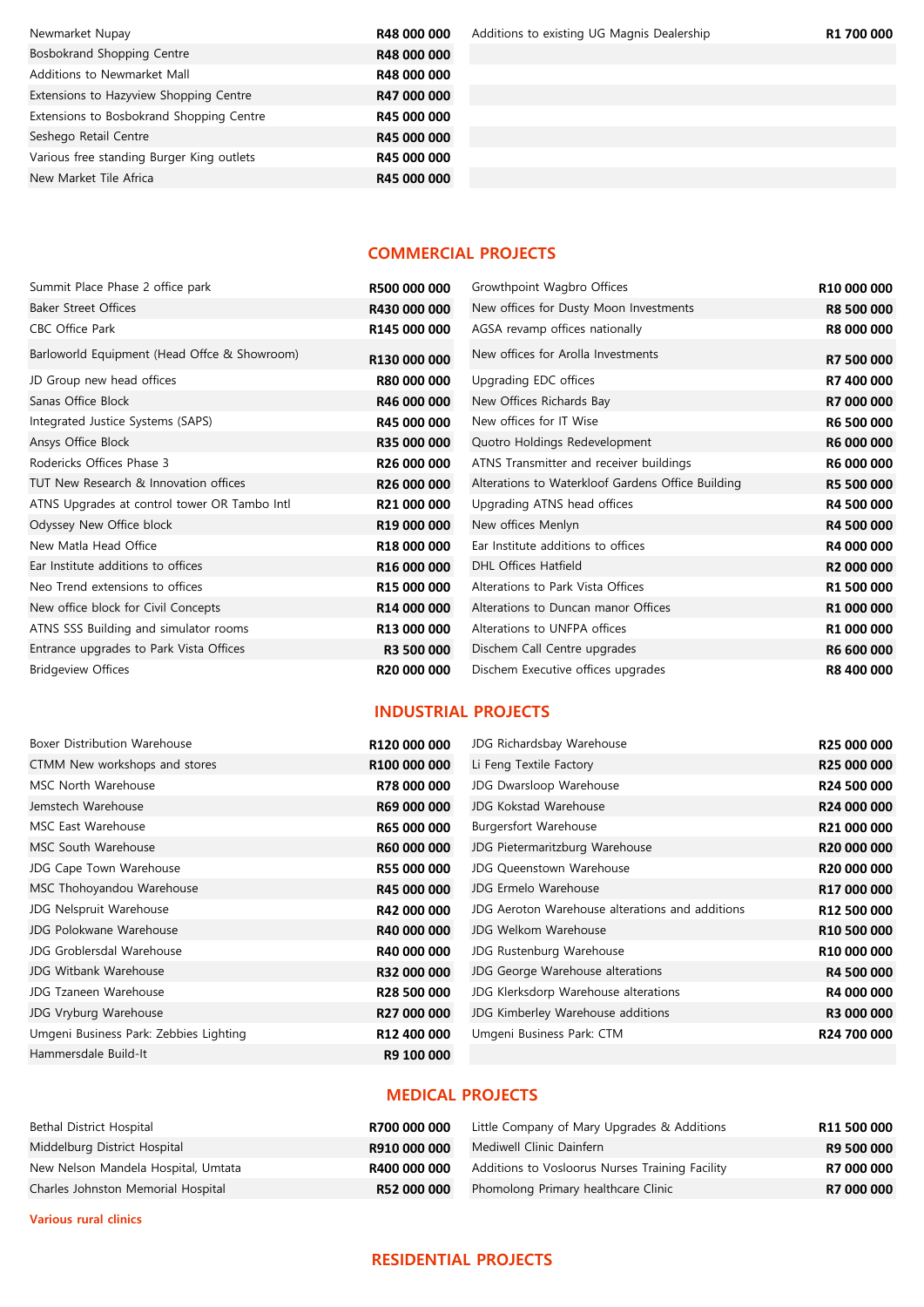| Jewel City                                  | R750 000 000 | Pietermaritzburg Student Housing             | R70 000 000 |
|---------------------------------------------|--------------|----------------------------------------------|-------------|
| Hatfield Square student housing development | R550 000 000 | Alterations to San Sereno retirement village | R30 000 000 |
| Claremont Student Housing                   | R230 000 000 | Qwa Qwa University Hostels & Housing         | R23 000 000 |
| Summit Place Ph 3 - Luxury Residential      | R340 000 000 | University of the North Hostels              | R12 500 000 |
| UCT Student Housing                         | R206 000 000 | Linden Apartment Block                       | R11 000 000 |
| Tolkine House Student Housing               | R103 000 000 | Menlo Park Cluster development               | R9 000 000  |
| Greene Street (Elevate)                     | R98 000 000  | Menlo Park Embassy Housing (5th Street)      | R7 000 000  |
| Beacon House                                | R97 000 000  | Menlo Park Embassy Housing (14th Street)     | R6 000 000  |
| Yale Village Student Housing                | R75 000 000  |                                              |             |

**Over 40 various luxury residential dwellings countrywide, ranging from R 1.5m - R25m, total value over: R225 000 000**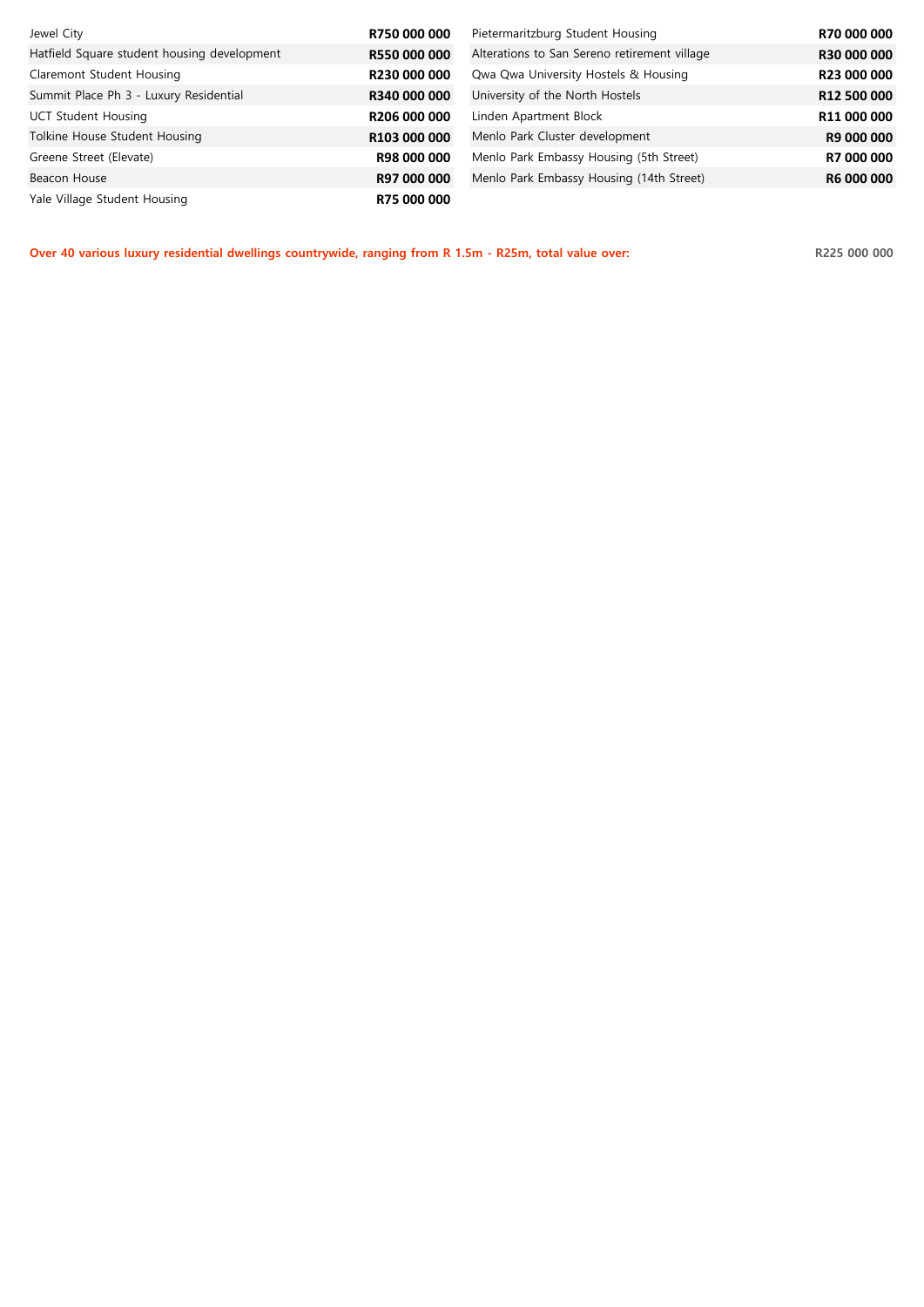#### **EDUCATIONAL PROJECTS**

| Eduplex High School Phase 2                           | R95 000 000 | Donor funded classrooms to various schools | R10 000 000       |
|-------------------------------------------------------|-------------|--------------------------------------------|-------------------|
| Qwa Qwa University new campus                         | R73 000 000 | <b>TUT New Library</b>                     | R10 000 000       |
| University of the North cafeteria, lecture halls, etc | R60 000 000 | TUT New entrance gate & security measures  | <b>R8 500 000</b> |
| <b>TUT New Auditorium</b>                             | R55 000 000 | Early Childhood Development Centre         | <b>R6 000 000</b> |
| Mokopane College of Education                         | R48 000 000 | Eduplex New Administration Block & Hall    | <b>R5 000 000</b> |
| Mmankala Commercial & Technical High School           | R36 000 000 | Derby Library North West                   | R9 000 000        |
| Stella Library North West                             | R9 000 000  |                                            |                   |

**Various rural schools and donor funded schools**

#### **FILLING STATION PROJECTS**

**Over 50 completed Sasol filling stations (new, re-development, conversions, upgrades, etc)**

- 8 Completed Shell filling stations
- 7 Completed Engen filling stations
- 2 Completed Total filling stations
- Various other oil company developments

#### **TOURISM & HOSPITALITY PROJECTS**

| R25 000 000 | Additions to Pine Lake Inn | R7 000 000                                                                                     |
|-------------|----------------------------|------------------------------------------------------------------------------------------------|
| R7 500 000  |                            | <b>R5 000 000</b>                                                                              |
|             |                            |                                                                                                |
|             |                            | Msasa Lodge (Mozambigue)<br>Various individual private lodges ranging between R<br>2.5m - R 8m |

#### **GOVERNMENT & COMMUNITY PROJECTS**

| NDPW, GPW - New Government Printing Facility       | R52 000 000             | Additions to NG Kerk                            | R9 000 000             |
|----------------------------------------------------|-------------------------|-------------------------------------------------|------------------------|
| NDPW, GPW - Replacing roof coverings               | <b>R30 000 000</b>      | NDPW, DOD - replacing roof coverings            | <b>R5 800 000</b>      |
| NDPW, DOD – upgrading accommodation                | R28 000 000             | Hazyview Taxi Rank                              | R5 000 000             |
| CTMM - Church Square regeneration                  | <b>R28 000 000</b>      | NDPW, DOJ - Upgrade security, Palace of Justice | R4 500 000             |
| CTMM - Olivenhoutbosch Sports Facility             | R23 000 000             | Waterkloof Heights HOA - New Guard Houses       | R4 000 000             |
| CTMM - Greening programme                          | R22 000 000             | NDPW, HAWKS - Upgrade Promat Building           | R3 500 000             |
| NDPW, DOD – upgrading accommodation                | R16 000 000             | NDPW, SAPS - Silverton Logistics gun safes      | R3 000 000             |
| CTMM - Garankuwa Community Library                 | R15 000 000             | NDPWE, DOC - ODI Prison parole board facilities | R3 000 000             |
| NDPW - Security upgrades to ministerial houses     | R12 000 000             | NDPW - Upgrade furniture store                  | R3 000 000             |
| NDPW - New civil services                          | R10 000 000             | NDPW, DOD - Upgrading military police baracks   | R <sub>2</sub> 500 000 |
| Maputo Municipality - Bus and Taxi Terminal        | R <sub>10</sub> 000 000 | NDPW - Stabilizing Old Jewish Synagoge          | R <sub>2</sub> 000 000 |
| SAPS - Dolomite repairs to various police stations | R9 000 000              | SAVF - Additions and alterations to existing    | R1 500 000             |

**Various projects "as and when required" for City of Tshwane Metropolitan Municipality**

#### **SPECIALIST SERVICES**

Project & construction management on wide range of projects

Various forensic investigations for litigation and other purposes including due dilligence reports, etc

Dispute resolution and acting as expert witness on various legal cases

Watching brief quantity surveying services for well-known corporate financial, investment and property development companies

Development facillitation services for various property development & investment companies

Insurance Valuations and Reinstatement of Losses